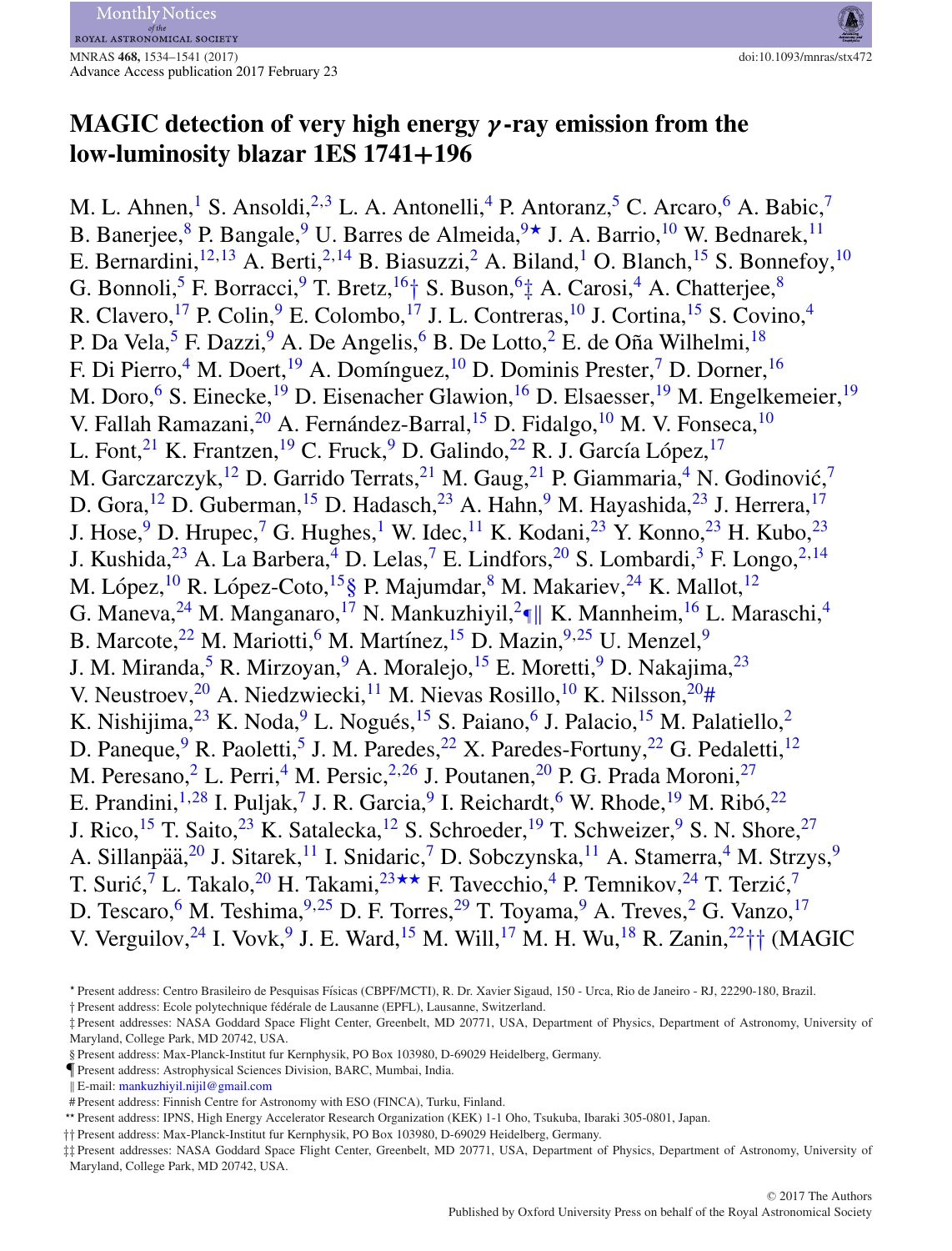# collaboration), J. Becerra González, <sup>17</sup> $\ddagger$  $\ddagger$  B. Rani,<sup>[30](#page-7-29)</sup> (Fermi-LAT collaboration), F. Krauss,  $31$  M. Perri,  $4,32$  $4,32$  F. Verrecchia<sup>4, 32</sup> and R. Reinthal<sup>20</sup>

*Affiliations are listed at the end of the paper*

Accepted 2017 February 21. Received 2017 February 21; in original form 2016 October 31

# **ABSTRACT**

We present the first detection of the nearby  $(z = 0.084)$  low-luminosity BL Lac object 1ES 1741+196 in the very high energy  $(E > 100 \text{ GeV})$  band. This object lies in a triplet of interacting galaxies. Early predictions had suggested  $\text{IES } 1741 + 196$  to be, along with several other high-frequency BL Lac sources, within the reach of MAGIC detectability. Its detection by MAGIC, later confirmed by VERITAS, helps to expand the small population of known TeV BL Lacs. The source was observed with the MAGIC telescopes between 2010 April and 2011 May, collecting 46 h of good quality data. These observations led to the detection of the source at 6.0  $\sigma$  confidence level, with a steady flux  $F(>100 \text{ GeV}) = (6.4 \pm 1.7 \text{ s}) \pm 1.7 \text{ s}$  $2.6<sub>syst</sub>$  × 10<sup>-12</sup> ph cm<sup>-2</sup>s<sup>-1</sup> and a differential spectral photon index  $\Gamma = 2.4 \pm 0.2<sub>stat</sub> \pm 0.2<sub>syst</sub>$ in the range of ∼80 GeV–3 TeV. To study the broad-band spectral energy distribution (SED) simultaneous with MAGIC observations, we use KVA, *Swift*/UVOT and XRT and *Fermi*/LAT data. One-zone synchrotron-self-Compton (SSC) modelling of the SED of 1ES 1741+196 suggests values for the SSC parameters that are quite common among known TeV BL Lacs except for a relatively low Doppler factor and slope of electron energy distribution. A thermal feature seen in the SED is well matched by a giant elliptical's template. This appears to be the signature of thermal emission from the host galaxy, which is clearly resolved in optical observations.

**Key words:** BL Lacertae objects: individual: (1ES 1741+196) – gamma-rays: galaxies.

#### **1 INTRODUCTION**

Blazars are thought to be black hole (BH) powered active galactic nuclei (AGNs) whose relativistic jets are closely aligned with our line of sight. They constitute the most numerous class of detected extragalactic very high energy (VHE:  $E > 100$  GeV)  $\gamma$ -ray sources. Their spectral energy distribution (SED) typically shows two emission components: (i) one component peaks at eV–keV energies, interpreted as synchrotron radiation emitted by relativistic electrons moving in the jet's magnetic field; and (ii) another component, which peaks at  $\gamma$ -ray frequencies, commonly interpreted as arising from inverse Compton (IC) scattering of lower energy photons (Rees [1967\)](#page-7-32) – the latter being either the above-mentioned synchrotron photons internal to the jet [Synchro-Self-Compton (SSC) scenario, see Maraschi, Ghisellini & Celotti [1992\]](#page-7-33) or some other photon field external to the jet (External Compton scenario, see Dermer & Schlickeiser [1993\)](#page-7-34). The high energy peak may also re-sult from hadronic processes, as proposed by Mannheim [\(1993\)](#page-7-35). BL Lac objects are blazars characterized by a featureless, highly polarized, broad-band (radio to VHE) continuum emission.

1ES 1741+196 is a high-frequency-peaked BL Lac object (HBL; where the synchrotron peaks at X-ray, while its IC counterpart peaks at VHE), at coordinates (J2000)  $RA = 17:43:57.8$  (hh:mm:ss) and Dec.=19:35:09 (dd:mm:ss), at redshift  $z = 0.084$ . Its host galaxy is one of the most luminous and largest ( $M_R = -24.85$ ;  $r_e = 51.2$  kpc) among BL Lac host galaxies. Two nearby (7.2 and 25.2 kpc) companion galaxies at the same redshift suggest that  $1ES$   $1741+196$ could be a BL Lac object in a triplet of interacting galaxies (Heidt et al. [1999\)](#page-7-36). It was detected in radio, optical, X-ray and high energy (HE: *E* > 100 MeV) γ -ray frequencies (Rector, Cabzuda & Stocke [2003;](#page-7-37) Heidt et al. [1999;](#page-7-36) Padovani & Giommi [1995;](#page-7-38) Acero et al. [2015\)](#page-7-39). Its high resolution radio map (Piner & Edwards [2014\)](#page-7-40) shows a parsec scale one-sided jet. The jet-counterjet brightness ratio suggests a Doppler factor of  $\delta > 4$ , for a viewing angle of a few degrees.

Prompted by the prediction of TeV flux based on the *BeppoSAX* observations and the SSC model (Costamante & Ghisellini [2002\)](#page-7-41), MAGIC observed this source in mono-mode for a total of 16 h between 2007 July and 2008 August, obtaining a significance of 2 $\sigma$ , and a flux upper limit of *F* (3.6 × 10<sup>-11</sup> ph cm<sup>-2</sup> s<sup>-1</sup> (Aleksić et al.  $2011$ ). Further MAGIC observations carried out between 2010 April and 2011 May in stereoscopic mode finally led to the detection of the source at VHE  $\gamma$ -ray frequencies (Berger et al. [2011\)](#page-7-43). This was later confirmed by VERITAS (Abeysekara et al. [2016\)](#page-7-44).

In this paper, we study the emission features of the 1ES 1741+196, the only BL Lac object detected in a triplet of interacting galaxies, using the data collected from MAGIC and other multifrequency instruments. In Section 2, we describe the multi frequency data used for this analysis. The results are presented in Section 3, discussed in Section 4 and summarized in Section 5.

#### **2 OBSERVATIONS AND DATA ANALYSIS**

Observations of  $1ES 1741+196$  during time periods that include the MAGIC observation window were performed in the optical, X-ray and HE  $\gamma$ -ray ranges, which are discussed in detail in the following sections.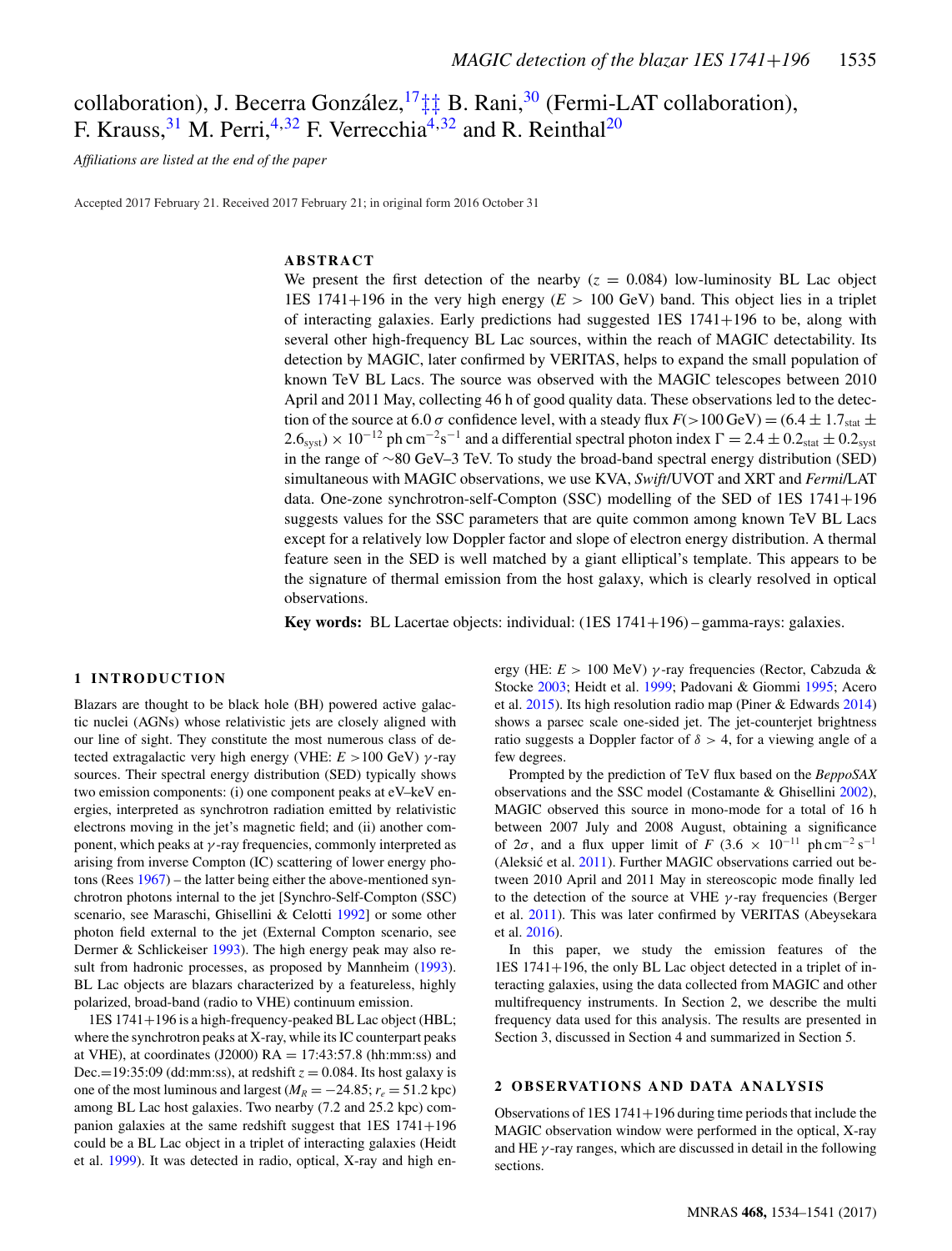# **2.1 KVA**

The KVA (Kungliga Vetenskapsakademien Academy)<sup>1</sup> telescopes are located at La Palma but operated remotely by the Tuorla Observatory in Finland. These telescopes are used mainly for optical support observations for the MAGIC telescopes. The KVA telescopes consist of a 60-cm telescope that is used for polarimetric observations and a 35-cm telescope used for photometry simultaneous with MAGIC observations. Furthermore, the smaller 35-cm telescope monitors potential VHE  $\gamma$ -ray candidate AGNs in order to trigger MAGIC observations if one of these selected objects is in a high optical state. These observations are performed in the *R* band and the magnitude of the source is measured from CCD images using differential photometry, i.e. by comparing the brightness of the object with that of several calibrated stars in the same field of view. The data were processed by the reduction programmes developed in Tuorla Observatory (see Nilsson et al., in preparation, and the references therein).

## **2.2** *Swift*

The *Swift*satellite, which was launched in 2004 (Gehrels et al. [2004\)](#page-7-45) carries three instruments: the Burst Alert Telescope (BAT; sensitive 15–150 keV; Barthelemy et al. [2005\)](#page-7-46), the X-ray telescope (XRT; sensitive 0.2–10 keV; Burrows et al. [2005\)](#page-7-47) and the UV/Optical Telescope (UVOT; sensitive 170–600 nm; Roming et al. [2005\)](#page-7-48).

The *Swift*/XRT data that fall in the MAGIC observation period were taken in photon counting mode on 2010 July 30 and 2011 January 21. These data were processed by the XRTPIPELINE (version  $(0.13.1)$  distributed by HEASARC within the HEASOFT package  $(v.6.16)$ using standard procedure. Events with grades 0–12 were selected (see Burrows et al. [2005\)](#page-7-47) and the response matrices available in the *Swift* CALDB (20110101v014) were used. The source events in the 0.3–10 keV range within a circle with a radius of 22 arcsec were selected for the spectral analysis. The background was extracted from off-source circular regions of the same radius. The spectra were extracted from the corresponding event files and binned using GRPPHA to ensure a minimum of 20 counts per energy bin. Spectral analysis was performed using XSPEC version 12.8.2.

*Swift*/UVOT source counts were extracted from a circular region of radius 5 arcsec, centred on the source position. The background was estimated from three circular source free regions of the same radius. These data were processed with the UVOTMAGHIST task of the HEASOFT package.

### **2.3 Fermi/LAT**

The pair-conversion Large Area Telescope (LAT) on board the *Fermi* satellite monitors the  $\gamma$ -ray sky in survey mode every 3 h in the energy range from 20 MeV to >300 GeV (Atwood et al. [2009\)](#page-7-49). The data presented in this paper were selected from a  $15°$  radius region of interest (ROI) centred at the location of the 1ES  $1741+196$ , during the first 6.7 yr of the mission from 2008 August 4 to 2015 April 7 (MJD 54682.7–57119.3). We analysed the data in the energy range from 100 MeV to 300 GeV. The analysis was performed with the SCIENCETOOLS software package version v9r33p0 and the instrument response function P7REP\_SOURCE\_V15 (Ackermann et al. [2012\)](#page-7-50). The event selection was based on Pass 7 reprocessed source class events, and a zenith angle cut of  $\langle 100^\circ$  was applied to reduce the contamination from the Earth limb. The Galactic diffuse emission model (Acero et al. [2016\)](#page-7-51) and isotropic component used were gll\_iem\_v05\_rev1.fit and iso\_source\_v05.txt, respectively as recommended for Pass 7 Reprocessed Source event class.2 The normalizations of both components in the background model were allowed to vary freely during the spectral fitting. A binned maximumlikelihood method analysis was used (Mattox et al. [1996\)](#page-7-52).

For a first likelihood fit making use of GTLIKE, the model includes all the sources within 20◦ of the source of interest that are included in the *Fermi*/LAT third source catalog (Acero et al. [2015\)](#page-7-39). For the spectral fit (simple power law), spectral indices and fluxes were left free for the sources within 15◦, while sources from 15◦ to 20◦ were frozen to the catalog value. From the residual of the model (created using GTMODEL) with respect to the data within the ROI, in addition to the 3FGL sources, we identified one new source with test statistic TS = 26.1 located 9.9 $\textdegree$  from 1ES 1741+196. This was included in the model. In addition, five more sources with TS between 5.3 and 12.8 and located between  $9.1°$  and  $11.9°$  from 1ES 1741+196 were included in the model. The best location of these six additional sources were found using GTFINDSRC. The sources with  $TS < 5$  were deleted from the model. A second maximum-likelihood analysis was performed on the updated source model. For the light-curve calculation in 1 yr time bins shown in Fig. [2,](#page-4-0) only the source of interest and the diffuse models were left free to vary, while the rest of the sources considered in the analysis were fixed to the values obtained from the analysis of the entire data sample. Also variability on monthly time-scales was investigated.

### **2.4 MAGIC**

MAGIC is a system of two 17-m dish Imaging Atmospheric Cherenkov Telescopes (IACT) located at the Roque de los Muchachos Observatory (28.8◦N, 17.8◦W, 2200 m a.s.l.), on the Canary Island of La Palma, Spain. Since 2009, the MAGIC telescopes operate stereoscopically, with a sensitivity of  $<$ 0.7 per cent crabunit (integrated flux from the Crab nebula) for energies >220 GeV in 50 h of observations (Aleksić et al.  $2012$ ).

The MAGIC telescopes observed 1ES 1741+196 for 53 nights from 2010 April 10 until 2011 May 26, for a total observation time of approximately 57 h in the so-called wobble mode (Fomin et al. [1994\)](#page-7-53). The data were taken for zenith angles in the range of 9◦–38◦, which resulted in an energy threshold [defined as the peak of the Monte Carlo (MC) simulated photon energy distribution for a Crab-Nebula-like spectrum after all analysis cuts] of 90 GeV.

After the application of standard quality checks based on the rate of the stereo events and the distributions of basic image parameters, ∼46 h of effective on-time data were selected. Data analysis was performed using the standard software package MARS (Albert et al. [2008a;](#page-7-54) Aliu et al. [2009\)](#page-7-55), including the latest routines for stereoscopic analysis (Lombardi et al. [2011;](#page-7-56) Zanin et al. [2011;](#page-7-57) Aleksic´ et al. [2012\)](#page-7-58). After the calibration (Albert et al. [2008b\)](#page-7-59) and image cleaning of the events recorded by each telescope, the information coming from the individual telescopes is combined and the calculation of basic stereo image parameters is performed. For  $\gamma$ /hadron separation and the  $\gamma$ -direction estimation, a multivariate method called RANDOM FOREST (Albert et al. [2008c\)](#page-7-60) was applied using image parameters (Hillas [1985\)](#page-7-61), timing information (Aliu et al. [2009\)](#page-7-55) and stereo parameters (Aleksić et al.  $2012$ ), to compute a  $\gamma$ /hadron discriminator, called *hadronness*. While computing the significance

<sup>&</sup>lt;sup>1</sup> Tuorla Blazar monitoring program, [http://users.utu.fi/kani.](http://users.utu.fi/kani)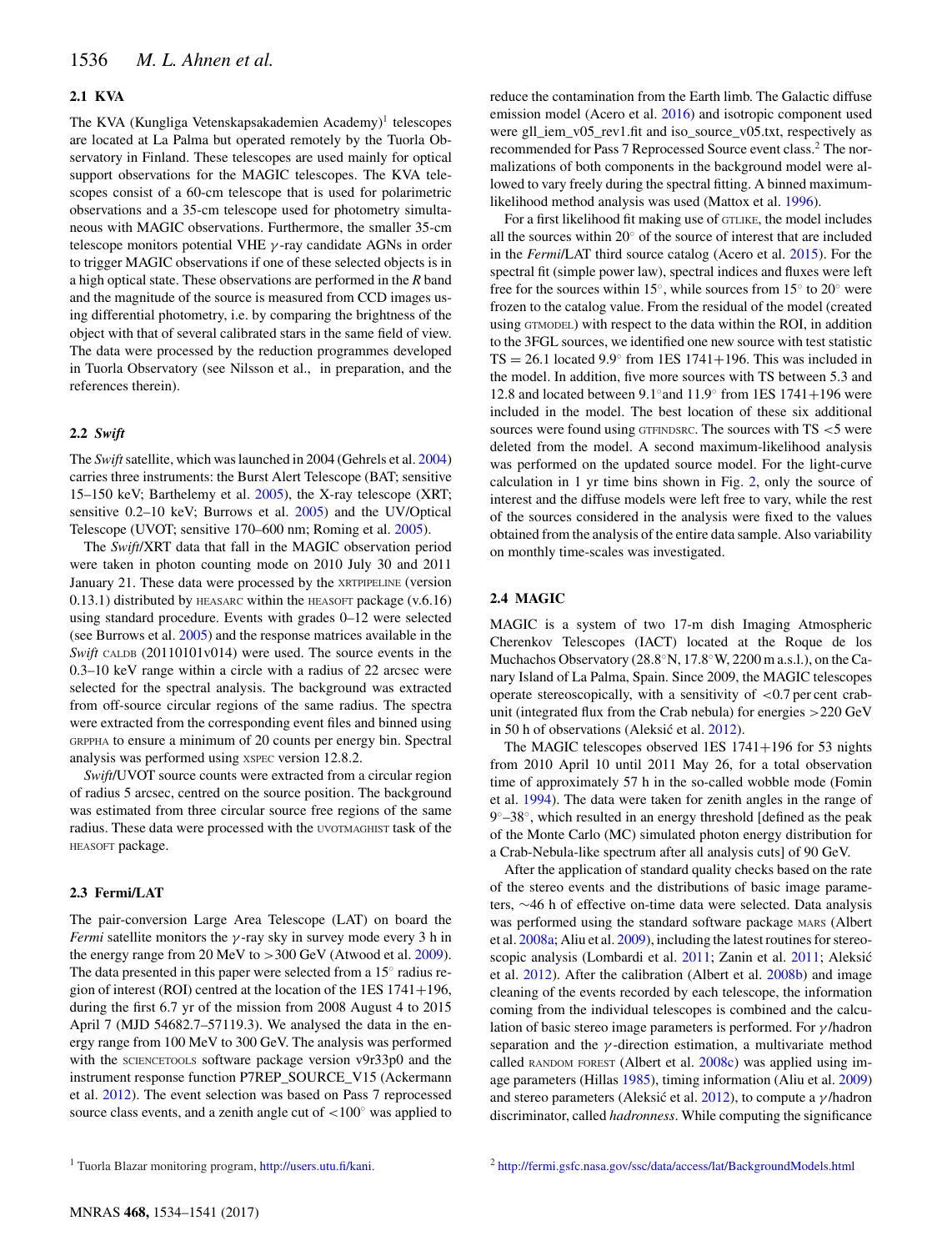<span id="page-3-0"></span>

**Figure 1.** Optical *R*-band light curve from 7 yr of monitoring observations performed by the Tuorla Observatory. The contribution of the host galaxy has not been subtracted. The MAGIC observation window in 2010–2011 is indicated by the vertical lines in the top panel whereas the bottom panel presents the zoomed light curve in the MAGIC observation period.

of the signal coming from the 1ES  $1741+196$  sky region, we applied single cuts in *hadronness* and  $\theta^2$ ,<sup>3</sup> which were optimized to maximize the significance of the signal (above 250 GeV) in a Crab nebula data set. Conversely, in deriving the spectrum and the light curve of the source, we applied different cut values in *hadronness* that, for each logarithmic energy bin, yield a gamma efficiency of 90 per cent in the MC gamma data set. These procedures, which are regularly used to analyse MAGIC data, are described in detail in Aleksić et al.  $(2012)$  $(2012)$ .

## **3 RESULTS**

In the following sections, the analysis results from the optical, X-ray, HE and VHE data are presented.

# **3.1 KVA**

The top panel of Fig. [1,](#page-3-0) shows the light curve obtained from the photometric observations of KVA, between 2006 June and 2013 November, while the bottom panel shows the light curve from 2010 April 21 to 2011 May 23 that coincides with the MAGIC observation window.

The brightness was corrected for the dust in the Galaxy (Schlegel, Finkbeiner & Davis [1998\)](#page-7-62). Since the host galaxy belongs to a triplet of interacting galaxies, we used a slightly different approach to estimate the host galaxy magnitude, using a Nordic Optical Telescope (NOT) image (see also Nilsson et al. [2007\)](#page-7-63). After subtracting the central point source based on the scaling from the model fit and convolving the image with a seeing of 2 arcsec (typical KVA good seeing value), the counts inside a radius of 7.5 arcsec (which is the KVA measurement aperture) were measured. In order to match this NOT image to the same calibration used in the case of KVA monitoring, the brightness of two unsaturated stars in the NOT image (convolved with 2 arcsec seeing) were calculated. In order to derive the transformation from counts to magnitude, we measured the

same stars (as in the NOT image) using the KVA data with the same reference star that is used in the monitoring. Using this approach, the host magnitude has been computed. The flux of the host galaxy turned out to be  $2.5 \pm 0.3$  mJy.

After subtracting the estimated host galaxy flux from the observed KVA flux of 1ES 1741+196 (averaged over the MAGIC observa-tion; Fig. [1\)](#page-3-0), the residual KVA flux – an average value attributable to the nuclear region of blazar over the MAGIC observation time – is  $(1.06 \pm 0.01)$  mJy. This matches the emission level monitored over the whole 7-yr span of KVA observations, i.e.  $(1.07 \pm$ 0.01) mJy. The source shows only marginal variability during the 7-yr KVA survey (as also shown in Lindfors et al. [2016\)](#page-7-64), and hardly any variability during the MAGIC observations (respectively, top and bottom panels of Fig. [1\)](#page-3-0).

## **3.2** *Swift*

The X-ray spectra can be well described by a simple power law  $(\chi^2/\text{d.o.f} = 1.1)$  in the range of 0.3–10 keV, with a photon index  $\Gamma = 1.9 \pm 0.1$ , and a normalization constant  $f_0 = (2.8 \pm 0.1) \times$  $10^{-3}$  keV<sup>-1</sup> cm<sup>-2</sup> s<sup>-1</sup> at 1 keV. The neutral hydrogen-equivalent column density was fixed to the Galactic value in the direction of the source, which is 7.36  $\times$  10<sup>20</sup> cm<sup>-2</sup> (Kalberla et al. [2005\)](#page-7-65). We have also found that there is no significant spectral variability in the XRT observations of 2010 July 30 and 2011 January 21.

The fluxes obtained from *Swift*/UVOT analysis have been corrected for Galactic extinction  $E(B - V) = 0.079$  mag (Schlegel et al. [1998\)](#page-7-62). The exact amount of the host galaxy contribution is not given in the literature. Hence, we estimated the host galaxy magnitude  $V = 1.1$  mJy,  $B = 0.5$  mJy and  $U = 0.1$  mJy based on the *R*-band value (aperture 5 arcsec) from Nilsson et al. [\(2007\)](#page-7-63) by using galaxy colours at *z* = 0 (Fukugita, Shimasaku & Ichikawa [1995\)](#page-7-66). These derived values dominate the measured fluxes. Since Fukugita et al. [\(1995\)](#page-7-66) does not provide the error estimate in the above filters, we roughly estimated the error in the *V*, *B* and *U* bands (which is ∼0.3 mJy), by taking into account the error in *R*-band (0.26 mJy). The estimated error in *B* and *U* bands are comparable to, or larger than, the estimated host galaxy flux. Considering the rather large host galaxy magnitude (compared to the measured flux) and the high uncertainty, the fluxes in these bands will not be considered in the (non-thermal) SED modelling in this paper. Indeed, in Section 4, we will see that the *Swift*/UVOT data can be nicely interpreted as arising from the thermal emission of the elliptical host galaxy.

## **3.3 Fermi/LAT**

In Fig. [2,](#page-4-0) the *Fermi*/LAT fluxes and spectral indices of 1ES 1741+196 are plotted as a function of time in bins of 1 yr. Slight hints of variability, especially in the spectral index, do exist with  $\chi^2 = 8.1/5$  and 11.46/5 for, respectively, the flux and the spectral index, while fitting with a constant line. Since the source was not bright enough, variability on shorter time-scales cannot be investigated. Also, no month-scale variability was found, compatible with previous claims in the 3FGL catalog (Acero et al. [2015](#page-7-39) with a variability index of 38.3).

We have analysed HE *Fermi*/LAT data contemporaneous to the MAGIC observations. The LAT data were collected from 2010 April 10 (MJD 55296) to 2011 May 26 (MJD 55707). A point like source positionally consistent with 1ES 1741+196 was detected with a TS = 19.4 ( $\sim$ 4.4 $\sigma$ ). The best-fitting parameters for the model result in a spectral index of  $\Gamma = 1.6 \pm 0.1$  and an integral flux *F*  $(E > 100 \text{ MeV}) = (2.0 \pm 0.4) \times 10^{-9} \text{ ph cm}^{-2} \text{ s}^{-1}$ . The spectral

<sup>&</sup>lt;sup>3</sup> The parameter  $\theta^2$  is the squared angular distance between the reconstructed source position of the events and the nominal position of the expected source.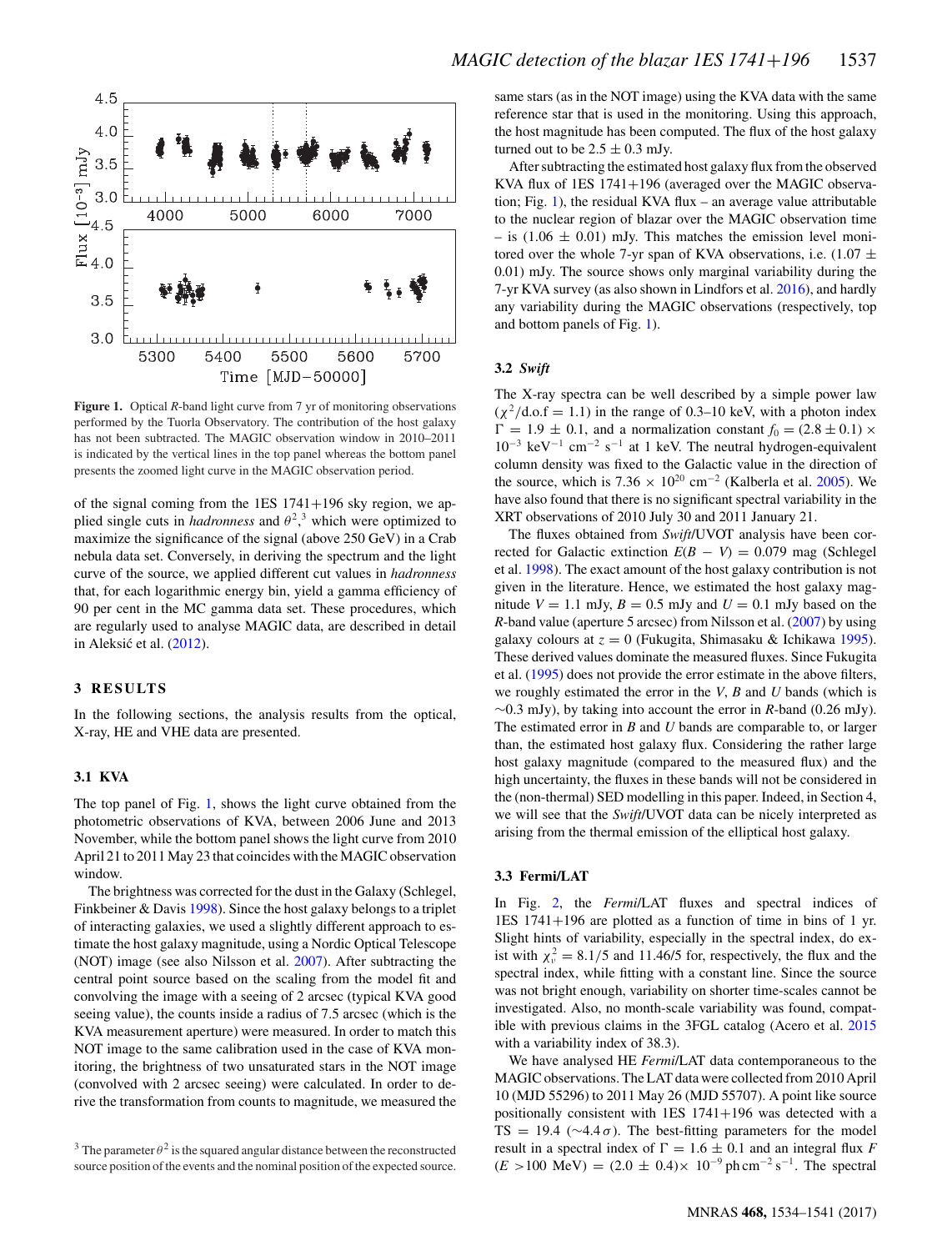<span id="page-4-0"></span>

**Figure 2.** 1-yr binning *Fermi*/LAT light curve for *E* >100 MeV (top) and evolution of the spectral index as a function of the time (bottom). The grey dashed lines represent the mean flux and spectral index during the first 6.7 yr of the mission, respectively. The period between the vertical bars denotes the MAGIC observation window.

<span id="page-4-1"></span>

**Figure 3.**  $\theta^2$  distributions of the 1ES 1741+196 signal and background estimation from 46 h of MAGIC stereo observations for *E* > 250 GeV. The region between zero and the vertical dashed line (at  $0.01 \text{ deg}^2$ ) represents the signal region.

index reported in the 3FGL (Acero et al.  $2015$ ) is  $1.8 \pm 0.1$ , while the one reported in 1FHL (Ackermann et al.  $2013$ ) is  $2.1 \pm 0.5$ . For comparison purposes, a spectrum has also been produced for the whole data sample collected by the LAT from 2008 August 4 to 2015 April 7 (MJD 54682.7–57119.3) above 100 MeV using the same procedure.

## **3.4 MAGIC**

The  $\gamma$ -ray signal from the source is estimated from the so-called  $\theta^2$  plot, after the application of energy-dependent cuts to events (including *hadronness*), and within a fiducial  $\theta^2$  signal region. In order to evaluate the residual background of the observation, the  $\theta^2$  distribution around a nominal background control region is also calculated. Fig. [3](#page-4-1) shows the  $\theta^2$  distribution of the events. We found an excess of  $104 \pm 8$  events in the fiducial signal region with  $\theta^2$  < 0.01 deg<sup>2</sup>, corresponding to a significance of 6.0 σ Li & Ma [\(1983\)](#page-7-68).

Fig. [4](#page-4-2) shows the light curve of the source with a time binning of 28 d, considering the length of a moon-cycle, which determines the observational season of IACTs. During the observation period

<span id="page-4-2"></span>

**Figure 4.** 1ES 1741+196 light curve during MAGIC observation period in a time bin of 28 d. The horizontal line represents the fit to the data assuming a constant flux (see text for details).

<span id="page-4-3"></span>

**Figure 5.** 1ES 1741+196 differential energy spectrum measured by MAGIC (filled circle), and EBL corrected spectrum using the Franceschini et al. [\(2008\)](#page-7-69) model (empty circle). The fit function is shown as a grey bow-tie.

no significant variability was detected. The light curve can be fitted with a constant flux hypothesis of  $(6.4 \pm 1.7) \times 10^{-12}$  ph cm<sup>-2</sup> s<sup>-1</sup> with a  $\chi^2$ /d.o.f. = 1.4/3.

Fig. [5](#page-4-3) shows the spectral points of 1ES 1741+196, which are obtained by the Bertero unfolding method (Albert et al. [2007\)](#page-7-70). We also show the spectral points after correcting the extragalactic background light (EBL) using the Franceschini, Rodighiero & Vaccari [\(2008\)](#page-7-69) model. The bow-tie shows the power law fit obtained with the forward-folding method. The spectrum in the range ∼80 GeV < *E* < 3 TeV can be well described by a simple power law  $(\chi^2/\text{d.o.f.} = 2.16/6)$ :

$$
\frac{dN}{dE} = f_0 \left( \frac{E}{0.3 \text{ TeV}} \right)^{-\alpha},\tag{1}
$$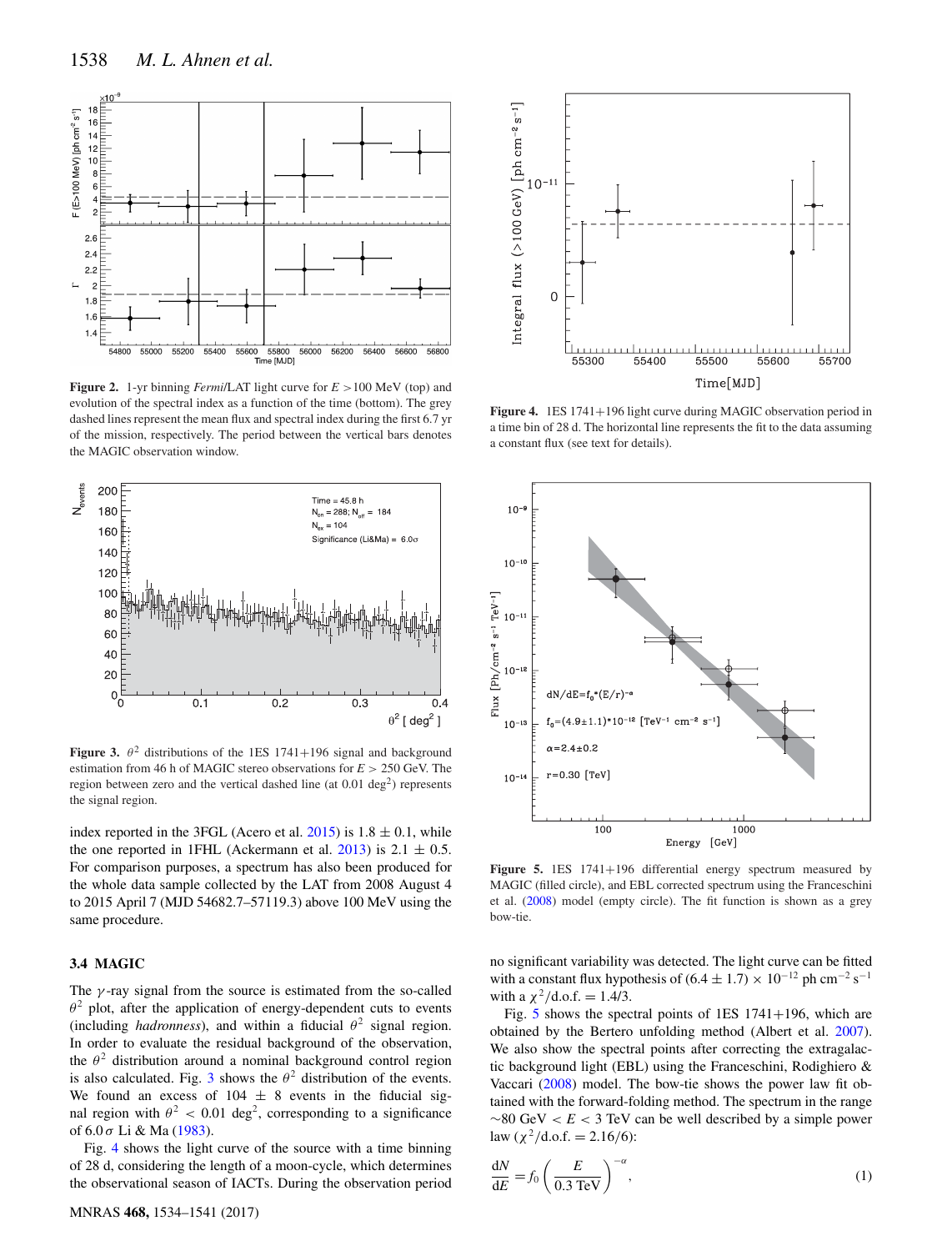<span id="page-5-0"></span>

Figure 6. The SED of 1ES 1741+196 from eV to TeV energies. The UV (UVOT UVW1, UVM2, UVW2: filled triangle) fluxes attributed to the nuclear region of blazar are used for the SED fitting – whereas the optical fluxes (KVA: empty circle; UVOT V, B, U: filled inverted triangle) are not. The UVOT UV fluxes are corrected for both the Galactic extinction and the host galaxy, while UVOT optical fluxes are corrected only for the former. The KVA flux with (empty circle) and without (star) subtracting the host galaxy magnitude are also shown. X-ray data (filled square) come from *Swift*/XRT, averaged over two distinct observations. Contemporaneous (filled diamond) and 6.6 yr-integrated (empty diamond; for comparison) HE γ -ray data come from *Fermi*/LAT. MAGIC data (filled circle) are EBL corrected (Franceschini et al. [2008\)](#page-7-69). We also show the archival data (filled grey circle) for comparison.

with a photon index of  $\alpha = 2.4 \pm 0.2$ <sub>stat</sub>  $\pm 0.2$ <sub>syst</sub>, and a normalization constant at 0.3 TeV of  $f_0 = (4.9 \pm 1.1_{stat} \pm 0.9_{syst}) \times 10^{-12}$ ph cm−<sup>2</sup> s−<sup>1</sup> TeV−1. The systematic error on the energy scale is 17 per cent (Aleksić et al.  $2012$ ). The mean integrated flux above 100 GeV is F(>100 GeV) =  $(6.4 \pm 1.7<sub>stat</sub> \pm 2.6<sub>svst</sub>) \times$  $10^{-12}$  ph cm<sup>-2</sup> s<sup>-1</sup>.

## **4 DISCUSSION**

The emission of most BL Lac sources is understood in terms of the one-zone SSC model, in which energetic electrons moving inside a magnetized relativistically moving plasma blob emit via the synchrotron and IC scattering mechanisms (e.g. Tavecchio, Maraschi & Ghisellini [1998\)](#page-7-71). The electron spectrum is often described as a smoothed broken power law.

$$
N(\gamma) = \left\{ \begin{array}{l} \mathbf{K}\gamma^{-n_1} & \text{if } \gamma < \gamma_{\text{br}} \\ \mathbf{K}\gamma_{\text{br}}^{n_2 - n_1} \gamma^{-n_2} & \text{if } \gamma < \gamma < \gamma_{\text{max}} \end{array} \right\} \tag{2}
$$

where  $\gamma_{\min}$ ,  $\gamma_{\rm br}$  and  $\gamma_{\max}$  are the lowest, break and highest Lorentz factors, K is the normalization constant, and  $n_1$  and  $n_2$  are, respectively, the slopes below and above the break. The relativistic boosting is encoded in the Doppler factor  $\delta = [\Gamma(1 - \frac{\nu}{c} \cos \theta)]^{-1}$ , where  $\Gamma$  is the bulk Lorentz factor and  $\theta$  is the viewing angle.

In Fig. [6,](#page-5-0) we plot the broad-band SED of  $1ES$  1741+196 using the multiwavelength data described in Section 3. The VHE data are corrected for the EBL using the Franceschini et al. [\(2008\)](#page-7-69) model. The *Fermi*/LAT spectrum (HE γ -ray band), which is contemporane-

<span id="page-5-1"></span>

**Figure 7.** 1ES 1741+196's spectral feature at optical/NIR frequencies, decomposed into blazar and host galaxy components. In the relevant spectral range of interest here, the blazar and the host galaxy are modelled as, respectively, a power law (with a spectral index of 0.9) and a giant-elliptical thermal template (with  $U - B = 0.50$ ,  $B - V = 0.99$ ,  $V - R = 0.59$ , *V* − *I* = 1.22, *V* − *K* = 3.30; see Mannucci et al. [2001\)](#page-7-72).

ous with the MAGIC observation is shown as filled diamonds, while the *Fermi* spectrum for the total time period (empty diamonds) is not used for the SED modelling. The *Swift*/XRT X-ray spectrum (averaged over the nights of 2010 July 30 and 2001 Jan 21) is also depicted. The optical KVA point, that represents the blazar's non-thermal optical flux (free from the host galaxy emission), was computed convolving a point-like source with a typical KVA seeing of 2 arcsec.

The SED of 1ES 1741+196 does not look very different from the SEDs of other BL Lacs (Tavecchio et al. [2010\)](#page-7-73). However, it shows an unusual conspicuous feature at optical/NIR frequencies, that appears as a branch taking off from the familiar non-thermal SED. We assume this feature to be the spectral signature of the elliptical galaxy hosting the blazar. In Fig. [7,](#page-5-1) we overlay the optical/NIR data –*Swift*/UVOT and KVA – together with the non-simultaneous data from the 2 Micron All Sky Survey (2MASS) obtained on 1999 June  $19<sup>4</sup>$  on to the giant elliptical template of Mannucci et al. [\(2001\)](#page-7-72), placed at the appropriate distance: the good agreement below 10 000 Å supports our assumption. The difference between the model and the 2MASS flux could be due to the contribution of the two nearby galaxies in the triplet that was not taken into account in this modelling.

We fitted the *non-thermal* SED using the method described in Mankuzhiyil et al. [\(2011\)](#page-7-74), i.e. assuming a one-zone SSC emission model (Tavecchio et al. [1998\)](#page-7-71). The SSC model parameters obtained are given in Table [1.](#page-6-0) Fitting an SSC model to the observed SED data returns parameters that are typically found for HBL (e.g. Tavecchio et al. [2010,](#page-7-73) Mankuzhiyil et al. [2011,](#page-7-74) Mankuzhiyil et al. [2012\)](#page-7-75), except for the comparatively lower Doppler factor, and the minor difference between the slopes below and above the  $\gamma_{\text{break}}$  of the electron energy

<sup>4</sup> <http://www.ipac.caltech.edu/2mass/>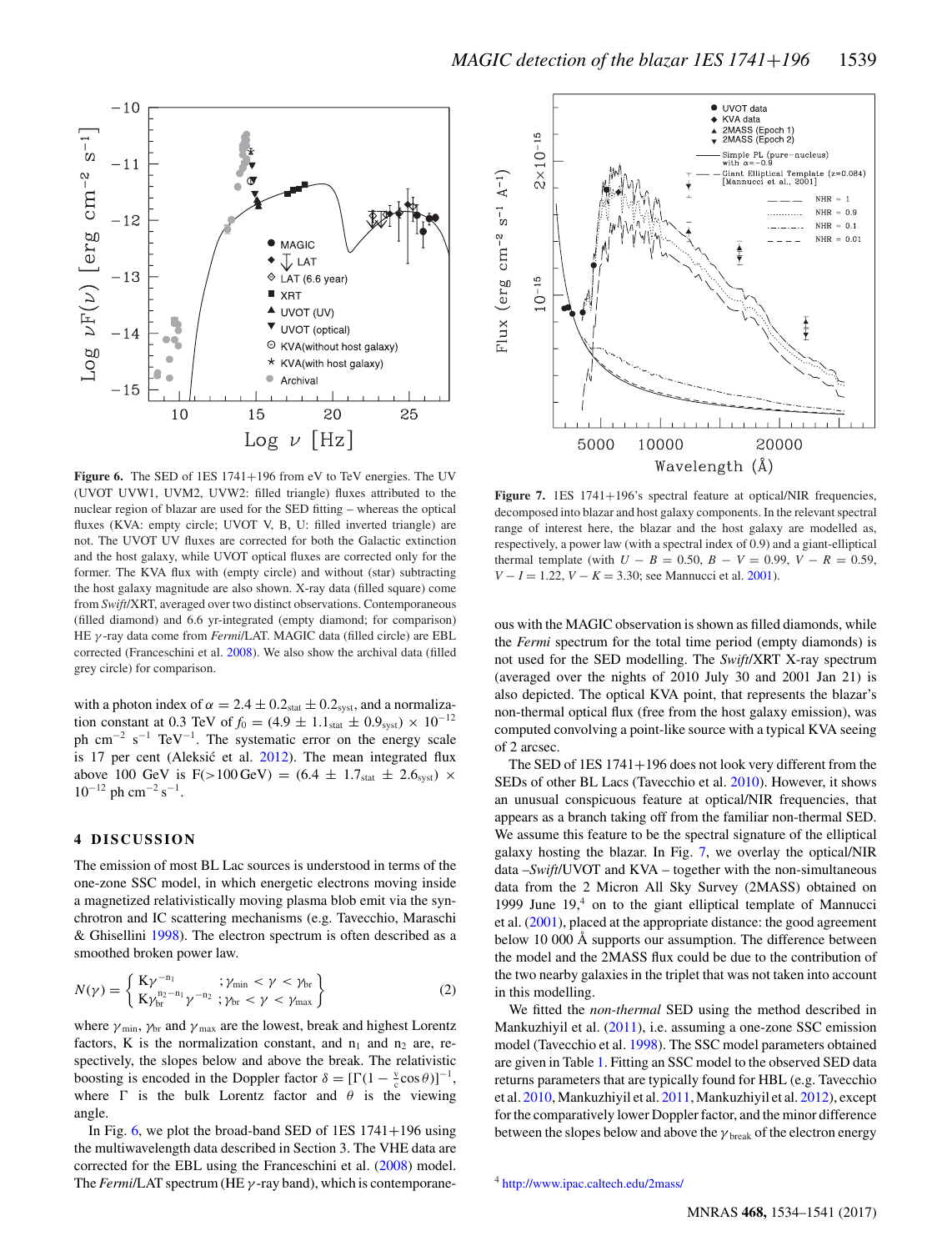<span id="page-6-0"></span>**Table 1.** Model parameters used for fitting the SED in Fig. [6.](#page-5-0)

| $\gamma$ min | $\gamma_{\rm br}$ |  |  | $\gamma_{\text{max}}$ $n_1$ $n_2$ K (cm <sup>-3</sup> ) B (G) R (cm) $\delta$                                                      |  |
|--------------|-------------------|--|--|------------------------------------------------------------------------------------------------------------------------------------|--|
|              |                   |  |  | $1 \times 10^3$ $5.1 \times 10^3$ $9.4 \times 10^6$ $2.2$ $2.9$ $2.3 \times 10^4$ $3.9 \times 10^{-2}$ $2.0 \times 10^{16}$ $14.0$ |  |

distribution (EED). We note that the experimental constraints are relatively limited, hence the SSC parameter combination may not be unique. Alternative combinations of parameters could also provide an acceptable fit to the data.

Our results are in overall agreement with those recently reported by the VERITAS collaboration (Abeysekara et al. [2016\)](#page-7-44), pertaining to observations made after ours. The similar results should not be surprising given that the source is consistent with the hypothesis of no variability during the last ∼6 yr.

It is interesting to note that the infrared region of the archival data (which were not considered for the SED fit) nicely match with the SED. However, the KVA (host galaxy subtracted) flux does not agree well with the non-thermal SED, while the KVA flux with the host galaxy shows a rough agreement between the non-thermal infrared and optical flux points. The lack of other host-galaxysubtracted data in the optical region prevents us from testing any other emission model (see for example, the helical jet model of Villata & Raiteri [1999,](#page-7-76) that was applied in Ahnen et al. [2016\)](#page-7-77).

The radio emission is plausibly from an extended region, hence does not agree with the model below the frequency  $10^{11}$  Hz. As a demonstration, we calculate the typical Lorentz factor ( $\gamma_R$ ) of electrons that are responsible for the radio emission at ∼10 GHz in a magnetic field  $3.9 \times 10^{-2}$  G and Doppler factor 14 (from the Table [1\)](#page-6-0). The calculated value turns out to be  $\gamma_R \sim 100$ . The cooling time-scale of such an electron will be  $t_c \sim 1. \times 10^{10}$  s. Assuming, the electron diffuses through the jet medium at the speed of light, the extent of the radio emitting region will be ∼100 pc, which is far beyond the blob radius. This suggests that the radio is emitted from an extended region, hence may differ from the model.

We note that the Doppler factor from the SSC fit is well above the Doppler factor  $(>4)$  calculated from the jet-counterjet radio brightness ratio (Piner & Edwards [2014\)](#page-7-40). This is a common dispute in blazars, where the Doppler factor from the SSC fit falls mostly in the range of 10–50 (Tavecchio et al. [2010\)](#page-7-73), while it is a few from the radio brightness studies (Piner & Edwards [2004\)](#page-7-78). This may be because the Doppler factor that we estimate through the SED modelling belongs to the blazar zone. The size of the emission region derived from the SSC fit is  $2 \times 10^{16}$  cm. If we assume a conical jet of opening angle of 1◦, then the blazar emission region is located at  $\sim$ 1 × 10<sup>18</sup> cm from the central engine. This distance corresponds to an angular separation of ∼0.1 milliarcsec (at a redshift *z* = 0.084), which is beyond the resolution of radio telescopes. However, the jet-counterjet brightness ratio is estimated from the extended region of the jet.

Perhaps related to 1ES 1741+196's host galaxy being visible, the equivalent isotropic luminosity, estimated from the peak fluxes and the corresponding frequencies of the synchrotron and SSC components of the SED of this source,  $\sim$ 8.2 × 10<sup>43</sup> erg s<sup>-1</sup>, is among the lowest among TeV blazars. This is at least partly due to its Doppler factor,  $\delta$  ≃ 14, being lower by a factor of ∼2 than typical values found in TeV blazars – maybe owing to misalignment – as  $L \propto \delta^4$ , this source may indeed appear underluminous by a factor of  $\sim$ 20.

The  $\gamma_{\text{break}}$  of the EED, which lies near the  $\gamma_{\text{min}}$ , and the minor difference in the EED slopes below and above the  $\gamma$ <sub>break</sub> (2.2 and 2.9, respectively) are unusual compared to the EED parameters of other BL Lacs (see for example, Tavecchio et al. [2010,](#page-7-73) Mankuzhiyil et al. [2011,](#page-7-74) Mankuzhiyil et al. [2012\)](#page-7-75). The reader may also note that the VERITAS collaboration reported a simple power-law EED

(instead of a broken power law that we use) of slope 2.2 to explain the emission process of this source. We have also attempted to fit the SED using a simple power-law EED, and found that the model does not reproduce well the *UV* band (connected to the X-ray spectrum) and the flatness of the measured high-energy (IC) peak. Therefore, one needs a double power-law EED with an internal break with a relatively small spectral change ( $\Delta_n = 0.7$ ) to describe well the measured broad-band SED reported in this study. The origin of these internal breaks in the EED, presumedly related to the acceleration process, may be due to variations in the global field orientation or turbulence levels sampled by particles of different energy. The need for this kind of internal breaks in the EED have been reported in the literature for several sources in order to better describe the spectral measurements. Examples of those are the ones reported for 3C 454 (Abdo et al. [2009\)](#page-7-79), AO 0235+164 Abdo et al. [\(2010\)](#page-7-80), Mrk 421 (Abdo et al. [2011a,](#page-7-81) Aleksić et al. [2015\)](#page-7-82) and Mrk 501 (Abdo et al. [2011b](#page-7-83) and Mankuzhiyil et al. [2012](#page-7-75) during short flares). A detailed study on the emission process will be addressed in a more detailed paper.

To the best of our knowledge, 1ES 1741+196 is the first blazar with known SED hosted in a triplet of interacting galaxies. It is interesting to note that, even though a tidal tail is observed to emanate from the host galaxy (Heidt et al. [1999\)](#page-7-36) – suggesting mass loss from the galaxy due to tidal forces within the triplet – the SSC emission parameters of 1ES 1741+196 do not substantially deviate from typical values (except the Doppler factor and the slope of EED) observed in other BL Lacs.

### **5 SUMMARY**

We reported the first detection (by MAGIC) of VHE  $\gamma$ -rays from the BL Lac source 1ES 1741+196. From the 2010–2011 MAGIC data the source is clearly detected at  $6.0\sigma$  significance level. The multifrequency data used in this paper suggest that  $1ES\ 1741+196$ shows a behaviour typical of HBL sources, with a slightly different EED and a lower Doppler factor. A notable peculiarity of the SED of 1ES 1741+196 is that it shows the host galaxy's spectral signature, a thermal feature at optical/NIR frequencies that we show is compatible with the spectrum of a giant elliptical. The coincidental relatively low luminosity of 1ES 1741+196 may stem from the jet's relatively low Doppler factor.

## **ACKNOWLEDGEMENTS**

We would like to thank the Instituto de Astrofísica de Canarias for the excellent working conditions at the Observatorio del Roque de los Muchachos in La Palma. The financial support of the German BMBF and MPG, the Italian INFN and INAF, the Swiss National Fund SNF, the ERDF under the Spanish MINECO (FPA2015- 69818-P, FPA2012-36668, FPA2015-68278-P, FPA2015-69210- C6-2-R, FPA2015-69210-C6-4-R, FPA2015-69210-C6-6-R, AYA2013-47447-C3-1-P, AYA2015-71042-P, ESP2015-71662- C2-2-P, CSD2009-00064) and the Japanese JSPS and MEXT is gratefully acknowledged. This work was also supported by the Spanish Centro de Excelencia 'Severo Ochoa' SEV-2012-0234 and SEV-2015-0548, and Unidad de Excelencia 'María de Maeztu' MDM-2014-0369, by grant 268740 of the Academy of Finland, by the Croatian Science Foundation (HrZZ) Project 09/176 and the University of Rijeka Project 13.12.1.3.02, by the DFG Collaborative Research Centers SFB823/C4 and SFB876/C3, and by the Polish MNiSzW grant 745/N-HESS-MAGIC/2010/0. The *Fermi* LAT Collaboration acknowledges generous ongoing support from a number of agencies and institutes that have supported